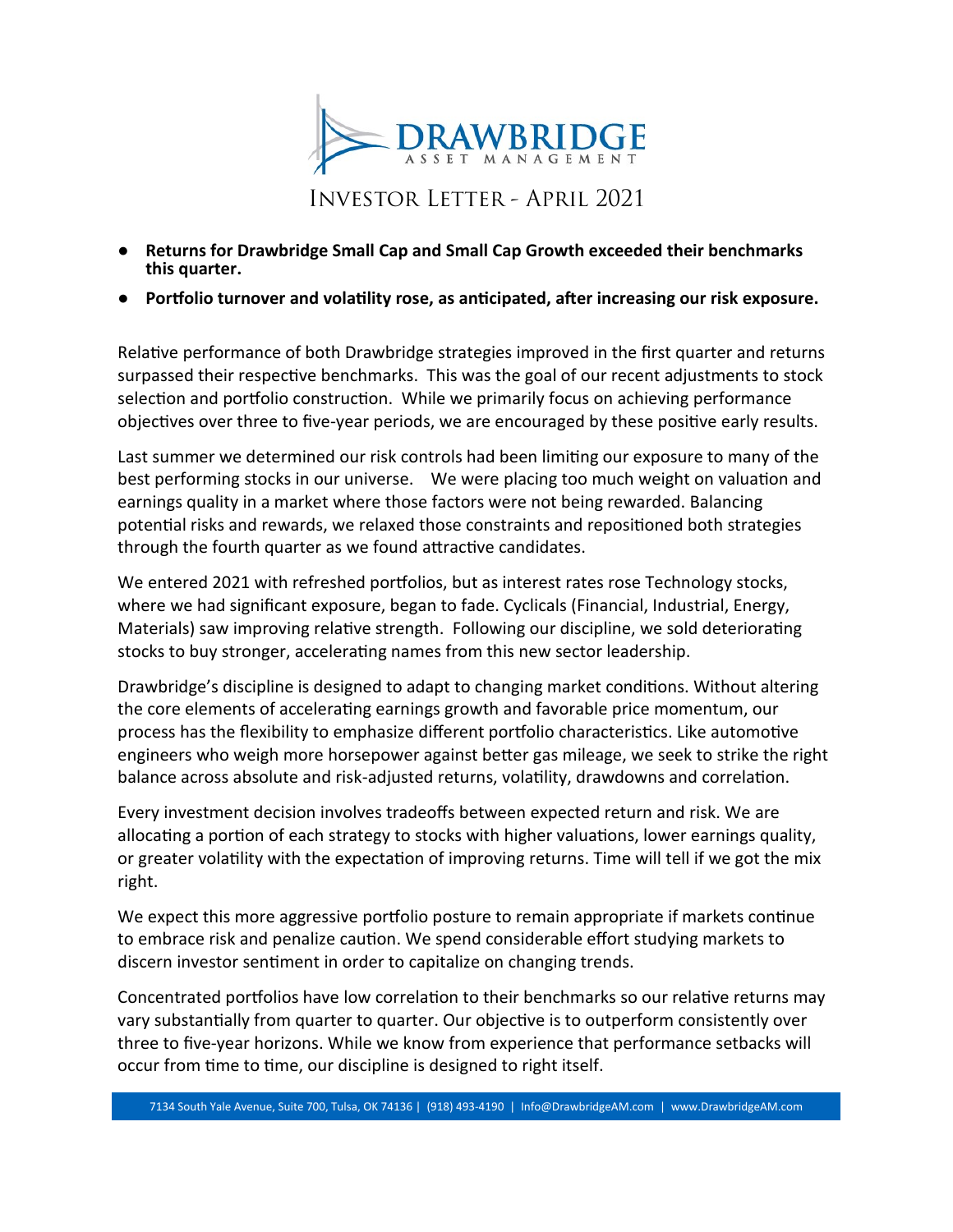## **US Small Cap Growth**

|                                                    |                                   | Q1   | 1 Year | $3$ Year <sup>3</sup> | 5 Year | Inception $3$ |
|----------------------------------------------------|-----------------------------------|------|--------|-----------------------|--------|---------------|
|                                                    |                                   |      |        |                       |        |               |
| Small Cap Growth                                   | Drawbridge SCG - Gross            | 16.9 | 50.8   | 11.4                  | 13.0   | 12.9          |
| outperformed both                                  | Drawbridge SCG - Net <sup>1</sup> | 16.5 | 49.2   | 10.0                  | 11.6   | 11.4          |
| benchmark indices in the                           |                                   |      |        |                       |        |               |
| first quarter, although                            | SCG - Net of $48bp^2$             | 16.7 | 50.1   | 10.9                  | 12.5   | 12.3          |
| longer term returns                                | Russell 2000 Growth               | 4.9  | 90.2   | 17.2                  | 18.6   | 16.6          |
| continue to lag. Alpha<br>remains strong thanks to | S&P 600 Growth                    | 12.3 | 86.8   | 15.1                  | 16.9   | 16.9          |
|                                                    |                                   |      |        |                       |        |               |

the strategy's substantially lower volatility.

The top contributor to first quarter returns was Fulgent (FLGT), a provider of at-home COVID tests. eXp World Holdings (EXPI) and Rent-A-Center (RCII) also enjoyed substantial gains. The most significant detractor from returns was Grow Generation (GRWG), which in hindsight was sold at an unfortunate time.

At the sector level, Finance and Health Services were the top contributors. Our Financial sector holdings increased as we added five bank stocks such as Live Oak Bancshares (LOB) and Sandy Spring Bancorp (SASR). We also found attractive domestic Energy stocks including PDC Energy (PDCE) although a retracement late in the quarter caused this sector to detract from returns.

## **US Small Cap**

For the quarter, Small Cap returned modestly more than the Russell 2000 Index. Longer term returns trail benchmarks, and alpha over the trailing 36 months turned negative. The cumulative performance from inception had been ahead of our benchmark at every quarter until

|                                  | Q1   | 1 Year |      | 3 Year <sup>3</sup> Inception <sup>3</sup> |
|----------------------------------|------|--------|------|--------------------------------------------|
| Drawbridge SC - Gross            | 13.9 | 52.1   | 7.6  | 12.5                                       |
| Drawbridge SC - Net <sup>1</sup> | 13.7 | 50.1   | 6.6  | 11.6                                       |
| SC - Net of $48bp^2$             | 13.8 | 51.3   | 7.1  | 12.0                                       |
| Russell 2000                     | 12.7 | 94.8   | 14.8 | 14.3                                       |
| S&P 600                          | 18.2 | 95.3   | 13.7 | 13.9                                       |

December. The present performance deficit is the result of the disappointing fourth quarter.

The quarter's contributors were led by Rent-A-Center (RCII) and Shyft Group (SHYF), both of which are seeing accelerating growth as US economic activity recovers. At the sector level the top contributors were Industrial Services, Finance, and Producer Manufacturing.

As we sold positions to fund purchases of more compelling stocks, a few were sold at a loss. This short list was led by Stamps.com (STMP) and Quidel (QDEL). A new position in Small Cap, eXp World Holdings (EXPI), showed an unrealized loss at the end of the quarter as well. Commercial Services and Non-Energy Minerals were the only two sectors with negative contributions for the period.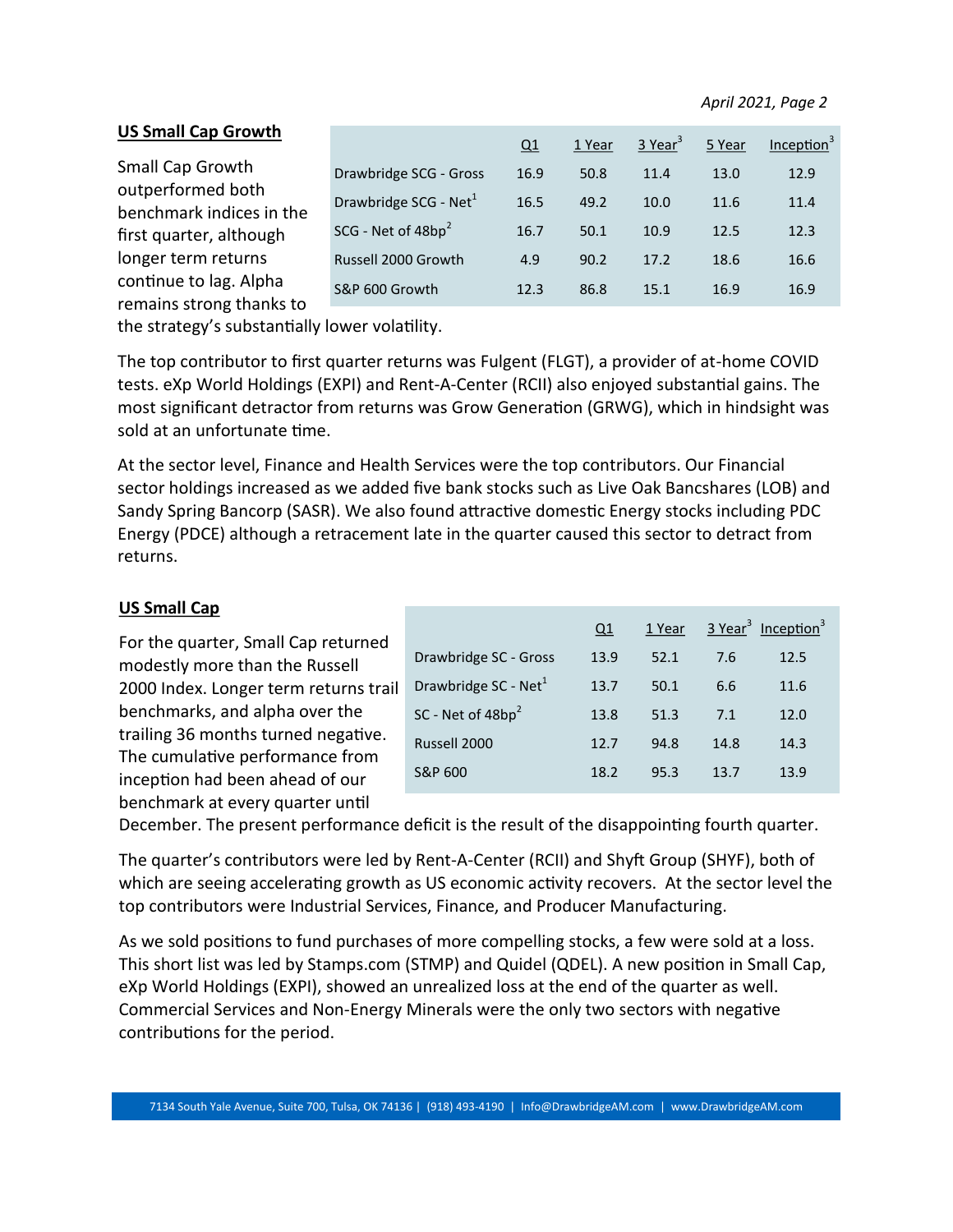As with Small Cap Growth, the largest increases in sector weights were in Financials and Energy. We offset this by selling our two positions in Technology Services, Match Group (MTCH) and NIC (EGOV), the latter of which agreed to merge with a larger competitor.

## **Looking Ahead**

While we avoid making forecasts, we do monitor macroeconomic developments for potential risks and opportunities. Uncertainty is especially high as the world is recovering from last year's unprecedented economic carnage. We're watching a number of factors that could support equity markets.

- Consensus forecasts anticipate the fastest GDP growth since the Reagan administration.
- Corporate balance sheets are surprisingly solid and profit margins remain high.
- Consumers appear primed to satisfy pent-up demand for goods and services.
- The Federal government seems intent on fiscal stimulus never witnessed in America.
- The Federal Reserve is receptive to inflation running well above its 2% target for some time, in the belief that cost pressures will prove transitory.

On the other hand, the list of major risks is worrisome.

- GDP growth is inflated by easy comparisons and fiscal stimulus that will eventually expire.
- Ballooning expenditures will require enormous sales of Treasury debt.
- Devastated supply chains must be replenished.
- Raw materials and producer prices are surging, and shortages may impact many industries.
- Jobs and employment remain well below pre-COVID levels and many workers have left the labor force.
- Wage growth remains subpar, and inflation could threaten household financial security.
- Mutated variants of SARS-CoV-2 or problems with vaccines could hit consumer and investor sentiment and pressure governments into restrictive policies.
- Global growth is restrained by repeated missteps in Europe and credit contraction in China.

Imagine trying to predict how these variables might affect markets? Our process is designed to recognize and react as events impact earnings and share prices. Today Drawbridge portfolios are tilted to benefit from economic strength, rising inflation, and rising long term interest rates. We also hold plenty of names that are exposed to other factors and may respond differently to these trends.